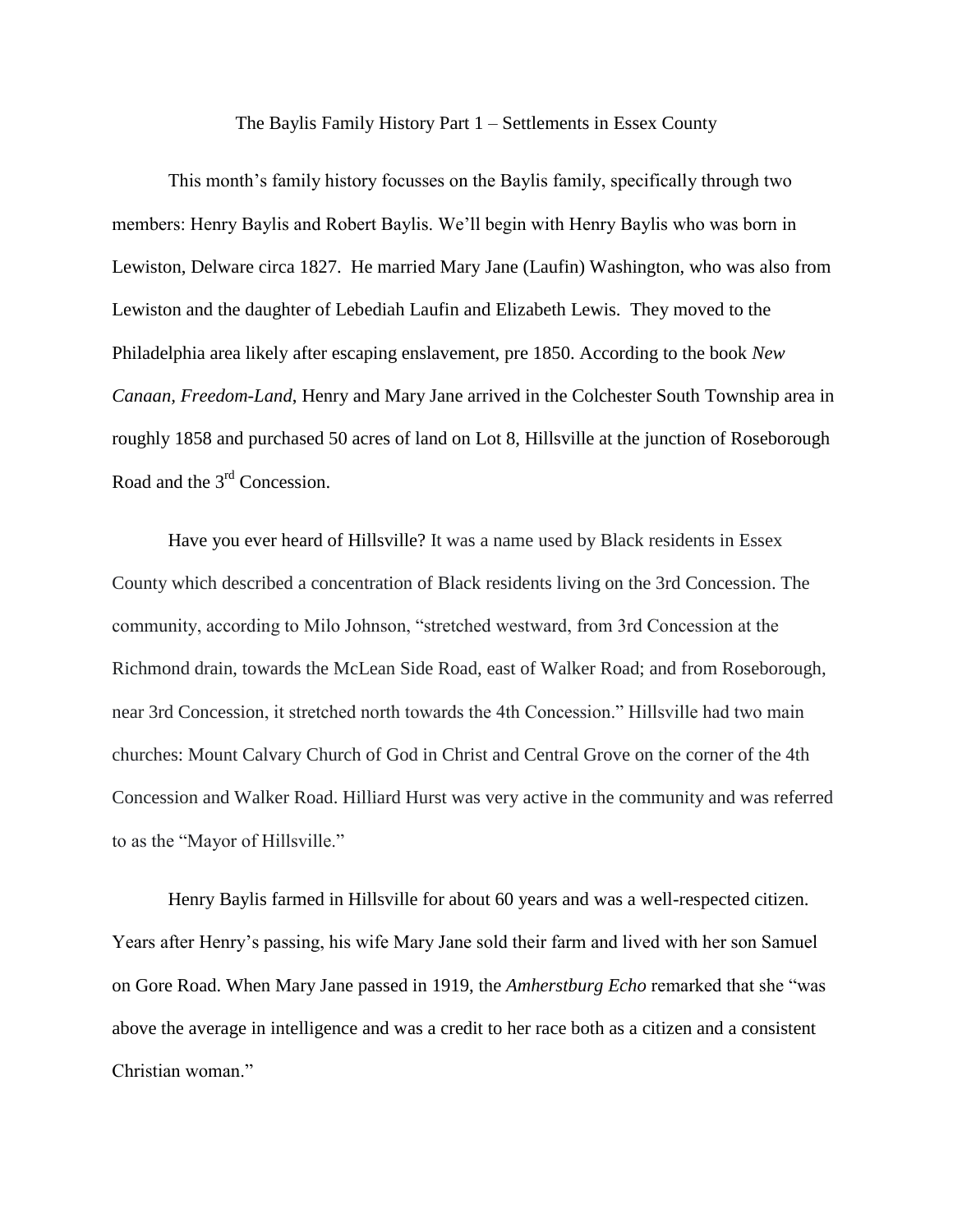Henry and Mary Jane's children include Maria, Moses (1850), Elizabeth (1855), John (1857), James Henry (1858), Victoria (1860), Theodore (1861), Samuel (1864), William (1865), and Mary (1868). There was no available information for Maria, but plenty to share about Moses. According to several records, Moses was born circa 1850 in Philadelphia. He married Alice Marshall, the daughter of Alexander Marshall and Maria Ann Boyd. Moses and Alice had two sons named John (1879) and Harry (1888). Sadly, John passed away at the age of 17 in 1895 after contracting measles which spread to his lungs. Harry married and established himself on a farm on Concession 4 in the Hillsville area. Sadly he also died young after contracting tuberculosis and dying of heart failure at the age of 27 in 1915. Harry's wife, whose name we do not know, passed away a few years later, in 1918, in Detroit where she lived following Harry's passing. Do you know who Harry's wife was?

The family of Moses Baylis lived on a 10-acre farm on the  $3<sup>rd</sup>$  Concession in the Matthews Settlement, which began when Mathew Matthews first purchased land in 1819. Its location is approximately five miles northwest of Harrow, Colchester South Township. It, according to Milo Johnson, stretched from the 2nd, 3rd and 4th Concessions at the Drummond Road intersections and the area north and south of Concession #2 from Drummond Side Road to Smith Side Road. It was approximately five square miles of space. Matthews also played an instrumental role in building the settlement's first church and school. In fact, the first church was built on his property in 1819, while the school was built near the church a few years later, in 1825.

Sadly, Moses passed on September 1, 1930 in Colchester. He was a very religious person and he often spoke to groups at church and other gatherings. Moses' sister Elizabeth is who we will discuss next, but all we could find was a death record that states she passed on September 2,